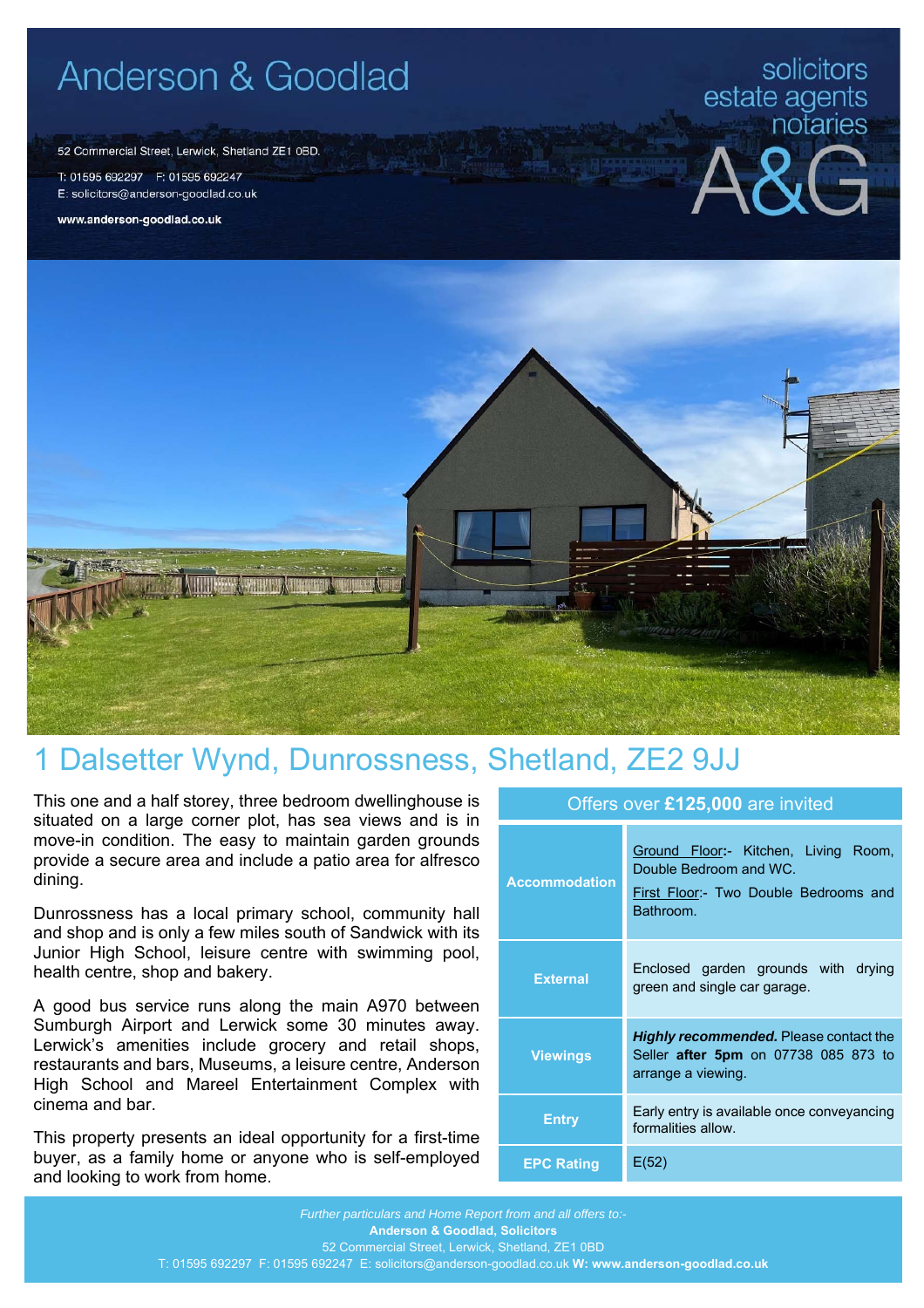### **Ground Floor**

| Entrance to the property is from a concrete<br>pathway leading up to steps through an external<br>glass paned door into the Porch.                                                                                                                                                                                                                  | <b>Porch</b><br>1.00m x 0.82m                                                  |  |
|-----------------------------------------------------------------------------------------------------------------------------------------------------------------------------------------------------------------------------------------------------------------------------------------------------------------------------------------------------|--------------------------------------------------------------------------------|--|
| A patterned glass internal door leads into the<br>Hallway that provides access to all ground floor<br>accommodation. Contains a double socket,<br>smoke alarm, storage heater, coat hooks and a<br>good-sized Cupboard (2.57m x 0.84m) situated<br>under the stairs with further coat hooks, a double<br>socket and electric meter.                 | <b>Hallway</b><br>1.48m; 2.90m;<br>$0.90m \times 2.02m$<br>$1.04m$ ; $1.70m$ ; |  |
| Situated to the left of the entrance the Kitchen<br>has a window with sea views overlooking the<br>garden grounds. Contains fitted cabinets and<br>worktop, tiled splashback, stainless steel sink,<br>electric oven, small fridge, washing machine,<br>microwave, three single and two double<br>sockets, telephone point and storage heater.      | <b>Kitchen</b><br>3.42m x 2.37m                                                |  |
| Opposite the entrance, this spacious Living<br>Room also has a large window with sea views<br>and overlooks the garden grounds. Contains<br>one single and three double sockets, telephone<br>point, tv aerial point, smoke alarm and storage<br>heater.                                                                                            | <b>Living Room</b><br>4.42m x 4.45m                                            |  |
| This conveniently situated ground floor Double<br>Bedroom has a window overlooking the garden<br>grounds and neighbouring croft land to the east.<br>Contains one single and two double sockets,<br>telephone point, storage heater and built-in<br>Wardrobe (0.60m x 1.40m) with hanging space and<br>shelving.                                    | <b>Double</b><br><b>Bedroom 1</b><br>3.70m x 3.94m                             |  |
| Situated at the front of the property, the WC has<br>a window facing south. Contains sink, toilet and<br>fitted shelving.                                                                                                                                                                                                                           | WC<br>1.80m x 0.90m                                                            |  |
| <b>First Floor</b>                                                                                                                                                                                                                                                                                                                                  |                                                                                |  |
| From the ground floor Hallway there is a timber<br>staircase with storage heater leading to the first<br>floor Landing. Contains a single socket, smoke<br>alarm, loft access, two <b>Cupboards</b> (1.37m x 0.92m)<br>(0.82m x 0.91m) with shelving and coombed ceiling,<br>one with telephone point and single socket and<br>the other a heater.  | <b>Staircase</b><br>1.91m(w)<br>&<br>Landing<br>2.82m x 0.91m                  |  |
| At the end of the Landing, this good-sized<br>Double Bedroom has a large roof light providing<br>stunning sea views across the Voe. Contains a<br>single and double socket, telephone point, tv<br>aerial point, panel heater, coombed ceiling,<br>carpet and built-in Wardrobes (1.52m x 0.71m;<br>1.60m x 0.71m) with hanging space and shelving. | <b>Double</b><br><b>Bedroom 2</b><br>3.20m x 4.03m                             |  |
| The Bathroom is situated between the two<br>Double Bedrooms and has a north facing roof<br>light. Contains sink, toilet, bath with electric<br>shower, tiled surround, radiator, shaving socket,<br>extractor fan, wall mounted blow heater, fitted<br>mirrored cabinet and coombed ceiling.                                                        | <b>Bathroom</b><br>$2.43m \times 1.75m$                                        |  |